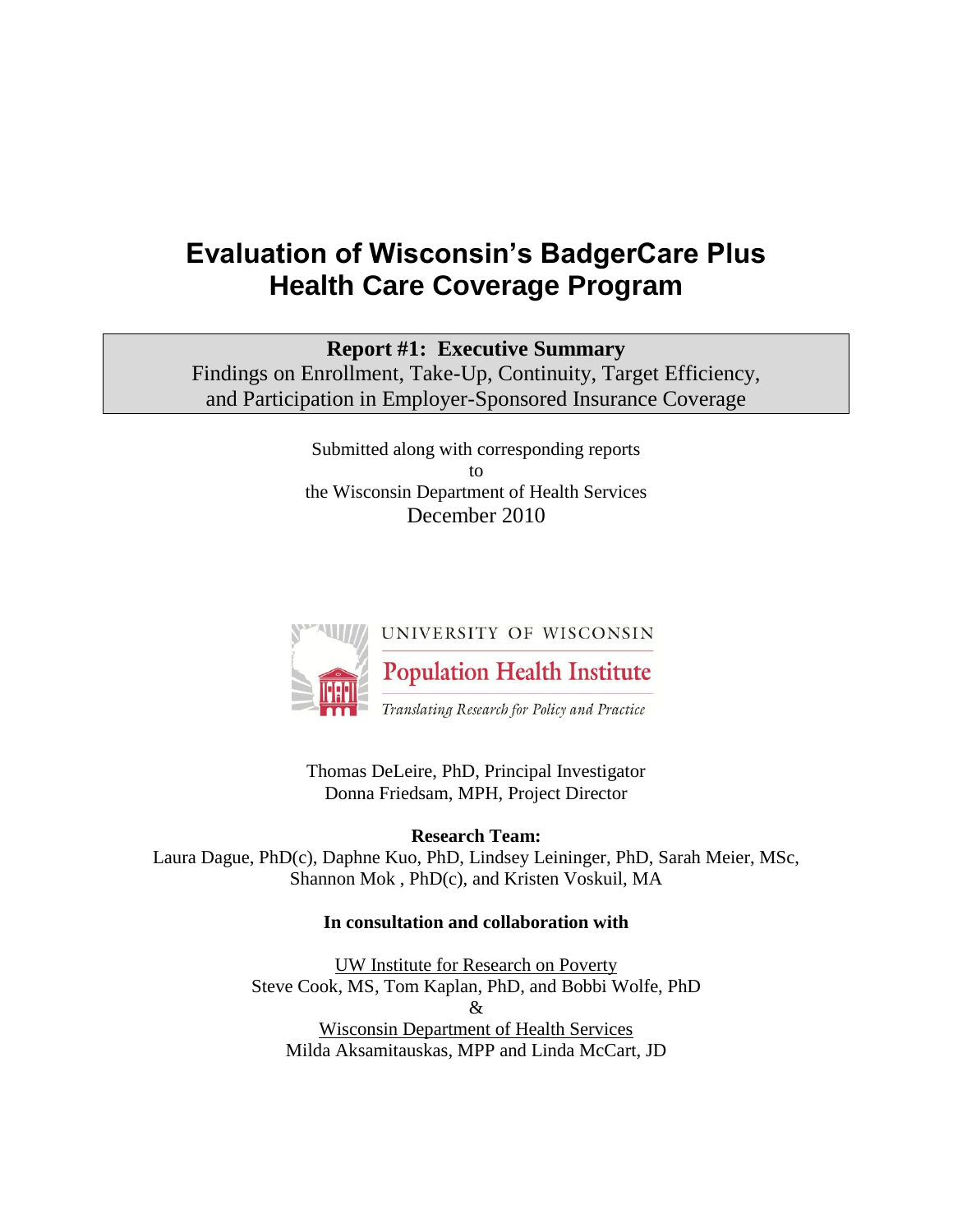#### **Preface: BadgerCare Plus**

Wisconsin's BadgerCare Plus (BC+) program was designed to ensure access to health insurance coverage to virtually all Wisconsin children and to bolster coverage for parents and other caretaker adults. The program, launched in February of 2008, expanded upon BadgerCare (Wisconsin's Children's Health Insurance Program) and Medicaid. Its reforms included eligibility expansions; simplification of eligibility rules and enrollment and verification processes; and an aggressive marketing and outreach campaign.

BadgerCare Plus eliminated the income eligibility ceiling for children. Coverage operates as a single program with two insurance products: the Standard Plan, for enrollees < 200% Federal Poverty Level (FPL), and the Benchmark Plan, for enrollees >200% FPL. The former is the traditional Medicaid plan and requires only minimal cost-sharing, while the latter is comprised of a more limited set of covered services and requires co-payments on non-preventive services, similar to private insurance policies.

The premium threshold for children was set at 150% FPL under BadgerCare and was raised to 200% FPL under BadgerCare Plus. Modest-income children (200-300% FPL) enrolled in the Benchmark Plan are subject to premium payments that increase with family income level; premiums start at \$10 per month and are capped at 5% of total monthly income. The families of higher-income children ( $>$  300% FPL) are required to pay the full cost of coverage in the Benchmark Plan, which amounted to approximately \$100 per month in 2008.

In contrast to the 200% income threshold imposed for children, the sliding-scale premium begins at 150% FPL for parents and caretakers; again, with total family premium contributions capped at 5% of monthly income. BadgerCare Plus also includes caretaker relatives in its definition of parental eligibility.

Prior to the launch of BadgerCare Plus, anti-crowd-out provisions were applied in the BadgerCare program but not in the Medicaid program. Under BadgerCare Plus, applicants with incomes over 150% FPL are subject to anti-crowd-out provisions. With good-cause exceptions, these individuals face a three-month waiting period for dropped coverage and they cannot have been offered employer-sponsored insurance (ESI) during the past 12 months or have the opportunity to enroll in ESI during the upcoming 3 months. The employer must cover at least 80% of the premium for the crowd-out provisions to apply.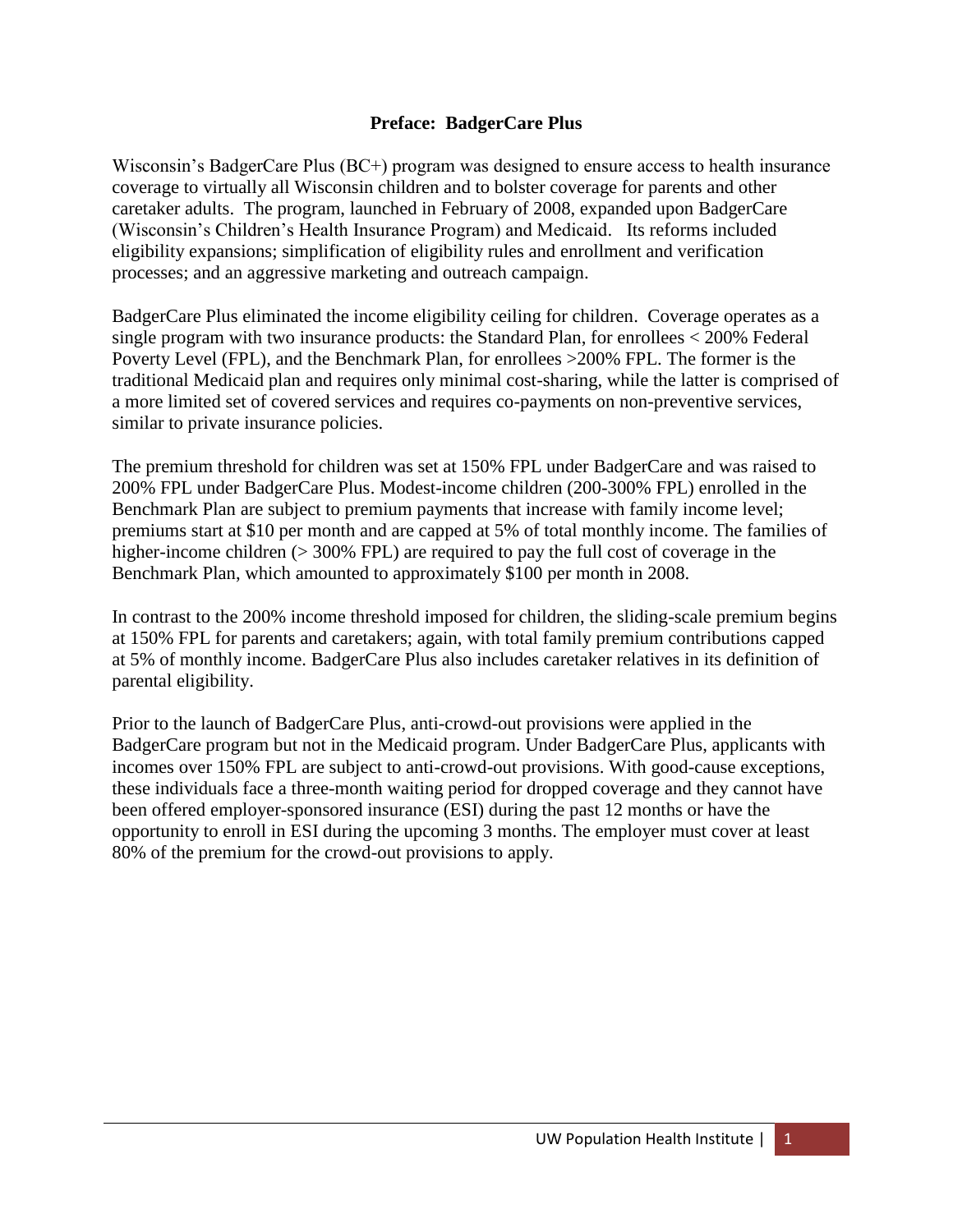# **Background and Overview**

The University of Wisconsin Population Health Institute, in partnership with the Wisconsin Department of Health Services (DHS), conducted an evaluation of various aspects of the BadgerCare Plus program, Wisconsin's expanded public health insurance coverage for low and moderate income children, parents/caretaker relatives and pregnant women.

The evaluation employed quantitative and qualitative methods to assess program design elements and their impact. Particular questions of concern included affordability, continuity of coverage, and crowd-out of private health insurance coverage. The question of affordability was addressed indirectly by assessing enrollment, take-up, exit, and churning at various income levels. Conclusions reported here also include findings on utilization of the ACCESS on-line system and the target efficiency of the program in enrolling persons not already covered by other insurance options.

#### *Data*

The accompanying reports provide detail on the research questions, data, methods, and findings for each of the components of the BadgerCare Plus evaluation. Most of the analyses used data from Wisconsin's CARES enrollment and eligibility system. Enrollment, income and demographic data were pulled for the time period January 2007 through November 2009. We stratified the data by age, income eligibility category, and rural/urban status.

Data from the on-line ACCESS system were used to describe and analyze entry into BadgerCare Plus relative to other methods of application and enrollment. The study of crowd-out involved the analysis of data from Employer Verification of Health Insurance (EVHI) System, the Third-Party Liability (TPL) tapes, the Unemployment Insurance system, and from the U.S. Department of Labor's list of self-insured employers.

Population denominators and estimates of the uninsured were constructed using the U.S. Census Current Population Survey (CPS) and the American Community Survey (ACS). We compared these figures to those reported by Wisconsin's Family Health Survey but chose to utilize the CPS and ACS data in order to allow comparability to other states.

A qualitative component of the evaluation was separately submitted. It aimed to improve understanding of the program‗s development and implementation, thus aiding in the interpretation of the quantitative findings contained in the current report. We conducted 15 indepth, semi-structured interviews with 17 key informants from local and state government, health care associations and advocacy groups for the qualitative report.

This research was funded in part by a grant from the Robert Wood Johnson Foundation under its State Health Access Reform Evaluation (SHARE) initiative, and also substantially supported by the Wisconsin Department of Health Services.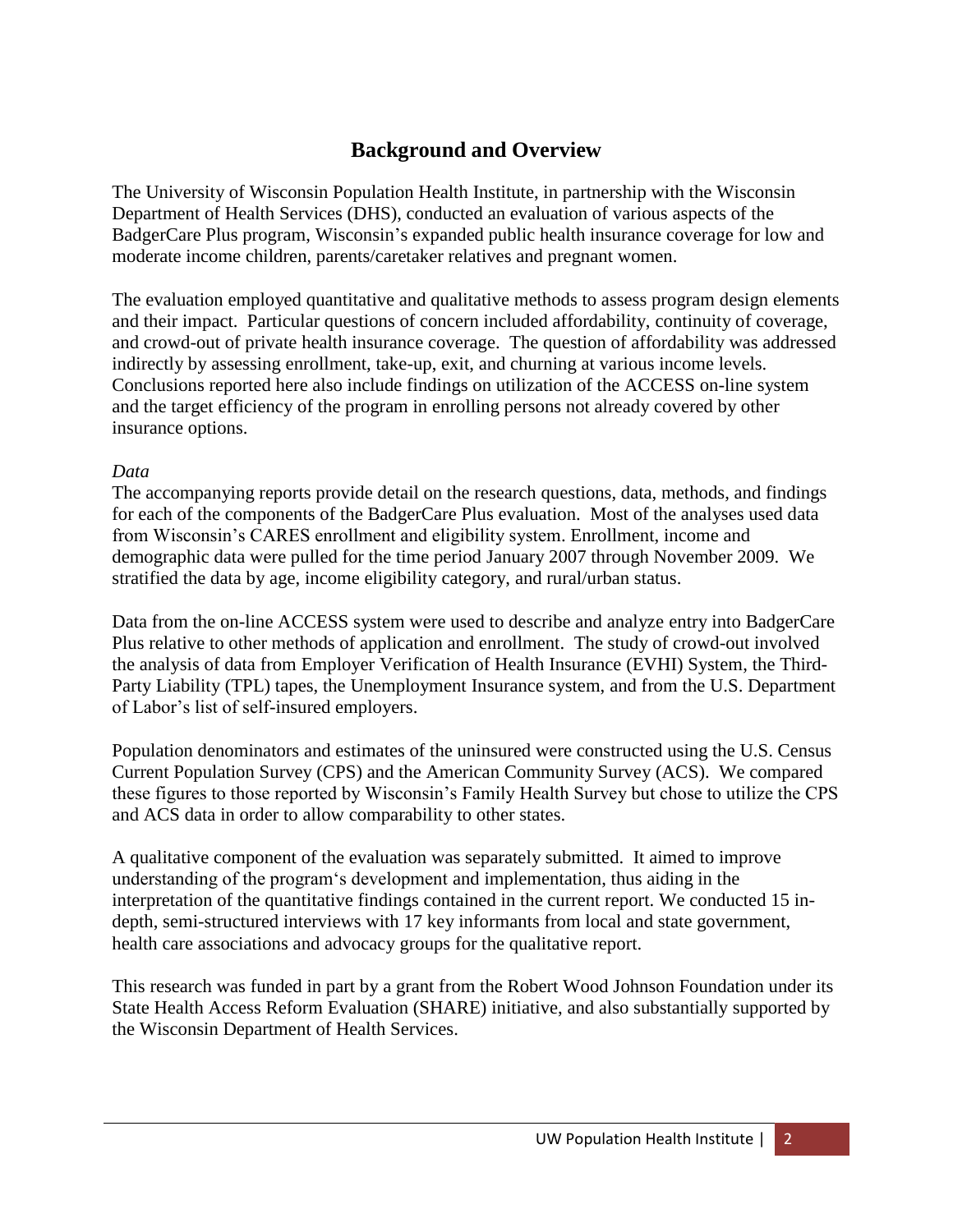# **Reports Submitted December 2010**

- 1. Executive Summary: Background, Overview, and Summary of Findings
- 2. Enrollment, Take-Up, Exit, and Churning: Has BadgerCare Plus Improved Access to and Continuity of Coverage?
- 3. Target Efficiency and the Displacement of Private Insurance: How Many New BadgerCare Plus Enrollees Came from the Uninsured?
- 4. Wisconsin's Lessons about the Potential of Medicaid Auto-Enrollment
- 5. Wisconsin's On-Line System for Medicaid Application and Enrollment: Who Uses It? And Does it Increase the Take-Up of Other Benefits?
- 6. Has Wisconsin Achieved the Policy Goal of 98% Access to Health Insurance?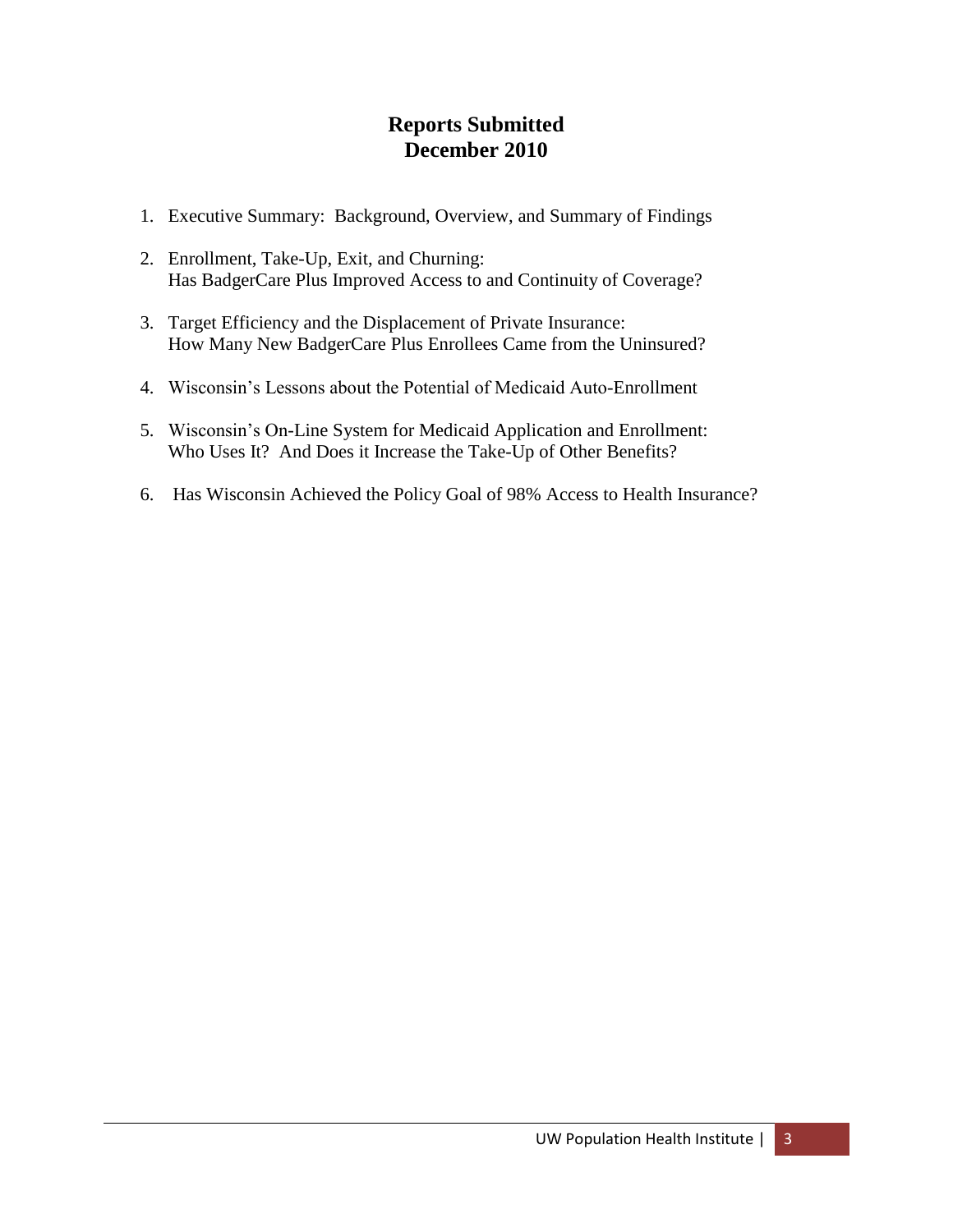# **Summary of Findings**

#### **I. Enrollment**

- $\triangleright$  Children in lower income groups contributed more to enrollment increases than did children of higher income levels.
- $\triangleright$  The number of children enrolled in the program increased 29% between January 2008 November 2009.
- $\triangleright$  Over half (58%) of this increase was among children under 150% federal poverty level (FPL), all of whom would have been eligible for BadgerCare (CHIP), Healthy Start, or family Medicaid (<185% FPL) under program rules in effect prior to the implementation of BadgerCare Plus.

Our findings suggest that program simplification measures, branding, and targeted outreach strategies were effective in drawing in newly eligible and also many eligible‐but‐not‐enrolled individuals, an outcome referred to in the literature as the "welcome mat" or "woodwork" effect.

#### **II. Continuity: Take-Up, Exit and Churning**

#### **A. Take-Up**

Defined as the increase in enrollment Dec 2007 through Nov 2009 divided by the total or uninsured population (CPS 2008 & 2009), adjusted for estimated displacements of private insurance.

|                           | All | < 150 | 150-200 | 200-300 | $300+$ | Urban | <b>Rural</b> |
|---------------------------|-----|-------|---------|---------|--------|-------|--------------|
| <b>Children</b>           |     |       |         |         |        |       |              |
| Uninsured                 | 88% | 107%  | 140%    | 54%     | 13%    | 63%   | 193%         |
| <b>Parents/Caretakers</b> |     |       |         |         |        |       |              |
| Uninsured                 | 49% | 73%   | 65%     | 4%      | NA     | 39%   | 75%          |

Note: There are several reasons why the estimated take-up rate might exceed 100%: To the extent that the CPS estimate undercounts the number of uninsured children in Wisconsin, the ratio of change in enrollment to the number of uninsured will overstate the take-up rate. Additionally, the high rate of take-up may be an artifact of the likely increase in the number of uninsured since the 2008 and 2009 rounds of the CPS, resulting in an increased pool of income-eligible uninsured children. The ratio is also affected by differences in income reporting within the CPS and BadgerCare Plus.

It is possible that an increase in take-up may suggest migration from private insurance to public coverage. The figures reported here have been adjusted for such migration using estimates of crowd-out developed elsewhere in this research project. (See accompanying Report #3 on target efficiency and crowd-out.)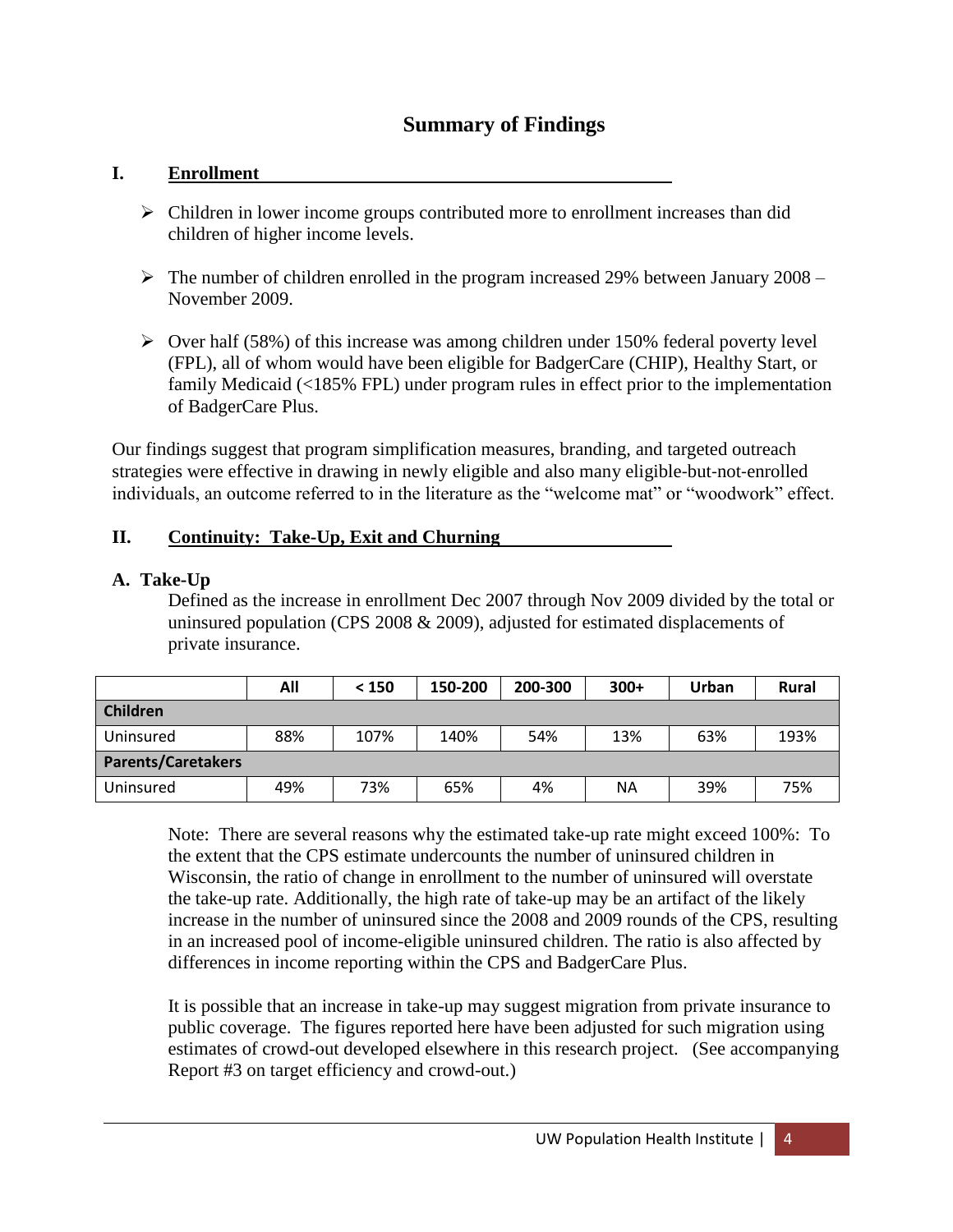#### **B. Exit Rates**

- $\triangleright$  The average monthly unadjusted exit rate fell 22% for children and 15% for adults from the pre-period to the post-period.
- $\triangleright$  Adjusting for the changes in county unemployment rates and the socioeconomic composition of program participants, exits fell by 18% in the post-period (April 2008- November 2009) relative to the pre-period (January 2007-December 2007).
- $\triangleright$  Evidence suggests that administrative simplification efforts—net of the influences of crowd-out and premium provision changes—were associated with improved retention.

# **C. Churning**

- $\triangleright$  Conditional churning rates (persons who exit and re-enter within six months, as a percentage of all who exit) show a moderate overall increase between May 2007 and May 2009.
- $\triangleright$  This trend may reflect two post-program circumstances: Those that exit during the down economy of 2008-2009 have higher need to re-enroll, and they may find it administratively easier to re-enter the program as their circumstances change.

| Conditional Churning: Percent, of those who Exit, that Re-Enter within Six Months<br><b>May 2007-May 2009</b> |        |                |              |  |  |
|---------------------------------------------------------------------------------------------------------------|--------|----------------|--------------|--|--|
|                                                                                                               | All    | $\leq$ 150 FPL | 150-200% FPL |  |  |
| Children % change                                                                                             | 13.51% | 14.04%         | 35.37%       |  |  |
| Adults % change                                                                                               | 10.77% | 5.68%          | 49.51%       |  |  |

| <b>Overall Churning:</b>                                                               |           |                |              |  |  |
|----------------------------------------------------------------------------------------|-----------|----------------|--------------|--|--|
| Percent, of all Enrollees, that Exit and Re-Enter within Six Months, May 2007-May 2009 |           |                |              |  |  |
|                                                                                        | All       | $\leq$ 150 FPL | 150-200% FPL |  |  |
| Children % change                                                                      | $-37.21%$ | $-43.75\%$     | $-63.55\%$   |  |  |
| <b>Adults</b> % change                                                                 | $-23.20%$ | $-48.54\%$     | 43.77%       |  |  |

- $\triangleright$  Overall churning rates (those who exit the program and re-enter within six months as a percentage of all BadgerCare Plus enrollees) show a slow decline for all enrollees, for those with incomes  $\leq 150$ , and for children and adults.
- $\triangleright$  The overall rate shows a different trend than the conditional rate because the increases in conditional churning (persons re-entering after exiting the program) is offset by the 18% decline in overall program exits.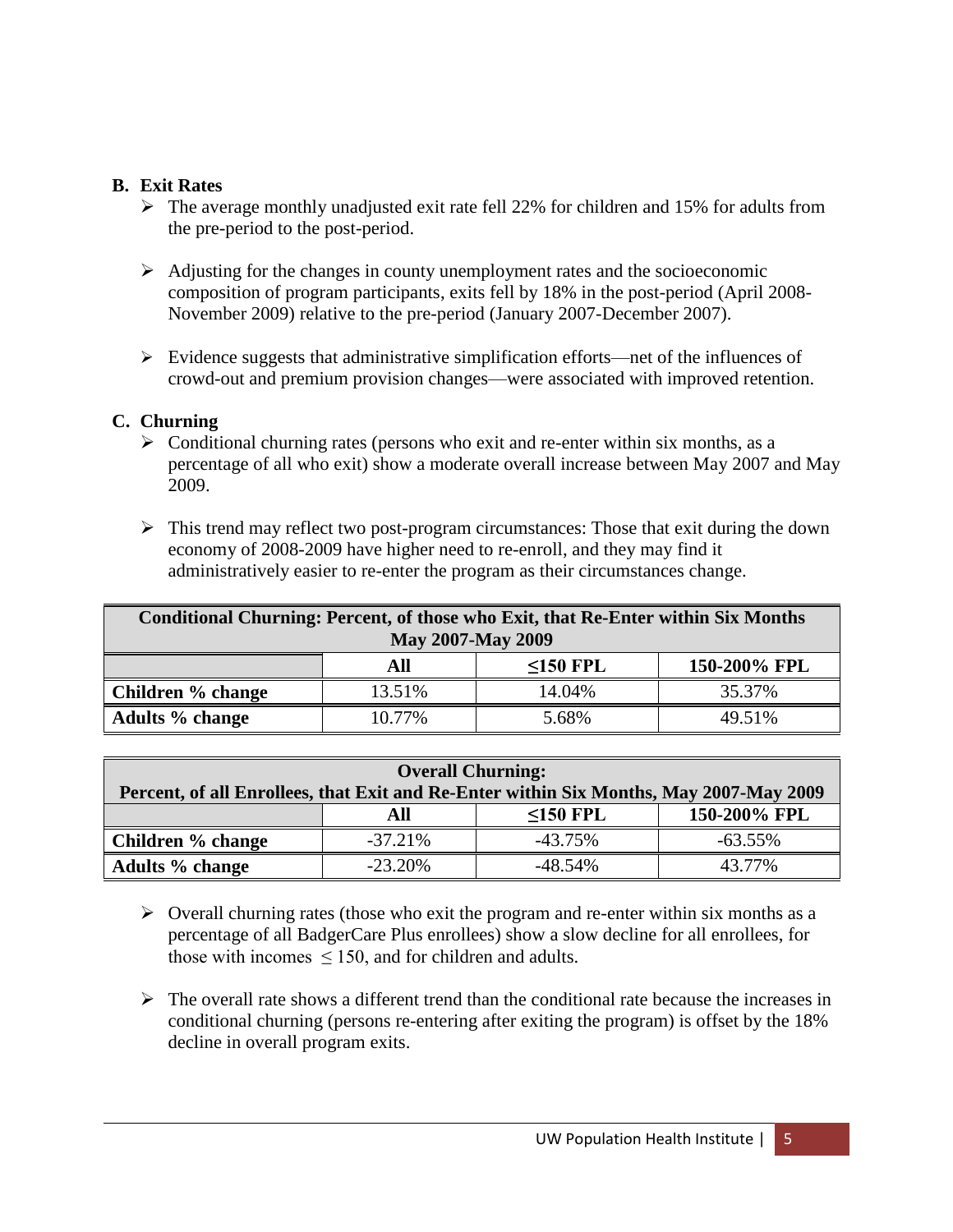$\triangleright$  BadgerCare Plus design features have reduced overall churning by keeping people on the program (reducing exits) through volatile circumstances. Once members leave the program, however, their likelihood of re-entering the program remains high.

### **III. Target Efficiency/Crowd-Out**

- Approximately 23% of individuals who enrolled between April 2008 and November 2009 had access to private health insurance at the time of enrollment.
- $\triangleright$  Approximately 12% maintained their coverage, using BadgerCare Plus as the secondary payer, while the remaining 11% dropped their private coverage.
- $\triangleright$  This means that, of 326,327 new enrollees in the time period April 2008-November 2009, about 76,000 had other private health insurance. Of this group, about 40,000 maintained their private coverage as the primary payer, and about 36,000 dropped their private coverage.
- $\triangleright$  The percentages of enrollees who initially had access to private insurance and who subsequently dropped this insurance are roughly similar for child and adult enrollees, are higher for individuals in higher income families, and are slightly higher for individuals residing in urban counties.
- $\triangleright$  The estimates of the percentage of new enrollees who dropped private health insurance in favor of coverage under BadgerCare Plus are very low compared with previous crowdout estimates, reported elsewhere at 25-50%, of Medicaid and CHIP expansions in other states and nationally.

# **Percentages of Newly Enrolled BadgerCare Plus Members who Maintained or Dropped Private Coverage at or Near the Time of Enrollment, April 2008 through November 2009**

|               | <b>Had Private Coverage</b> | <b>Maintained Private</b> | Dropped Private |
|---------------|-----------------------------|---------------------------|-----------------|
|               | at the Time of              | Coverage                  | Coverage        |
|               | Enrollment                  |                           |                 |
| All           | 23.3%                       | 12.4%                     | 10.9%           |
| <b>Adults</b> | 22.7%                       | 10.9%                     | 11.8%           |
| Children      | 23.8%                       | 13.6%                     | 10.2%           |

# **IV. Systems**

# **A. Auto-Enrollment**

- $\triangleright$  The January 2008 auto-converts comprised almost 63% of 69,910 new enrollees entering the program in February 2008.
- $\triangleright$  Approximately two-thirds of both auto-converts and other new enrollees had incomes that were less than 150% FPL and, for those with incomes above 150% FPL, similar proportions of both auto-converts and other new enrollees were subject to premium payments.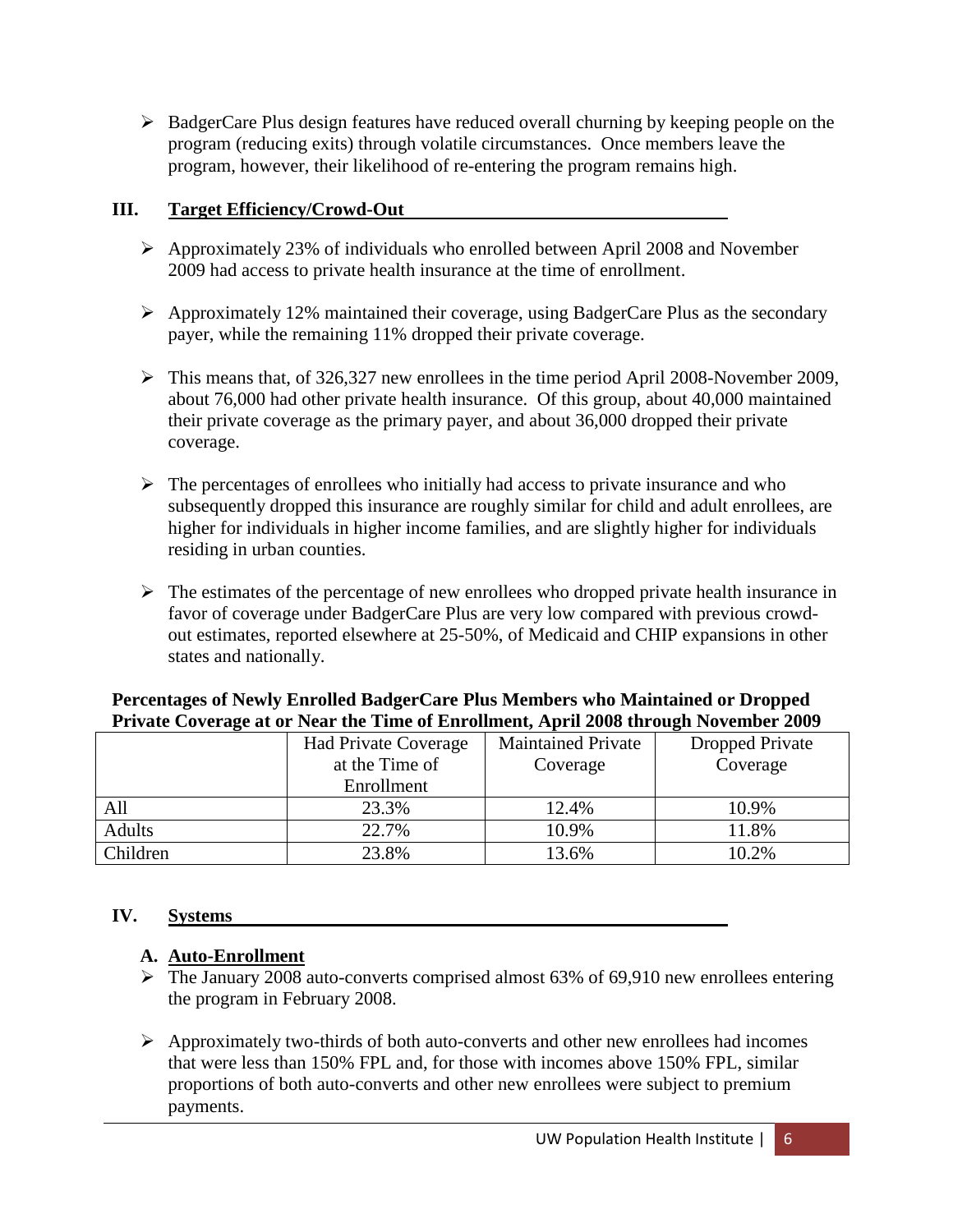- $\triangleright$  Over half of the auto-enrollees (59%) were parents, and the vast majority (96%) of these parents had a family member already enrolled in public coverage when the autoenrollment took place.
- $\triangleright$  Program retention was considerably poorer for auto-converts subject to premium requirements than for other new enrollees subject to premiums.
- $\triangleright$  The likelihood of disenrollment was very high for all new enrollees subject to premium payments, regardless of enrollment mode.
- $\triangleright$  Controlling for socioeconomic measures and county-level unemployment rates, disenrollment among lower-income (i.e. those not subject to premium payments) autoconverts was 13% higher than for those with comparable incomes who enrolled via traditional venues.

# **B. ACCESS On-Line System: Utilization and Efficiency**

#### *Application methods and user characteristics*

- $\sum$  The choice of application method varies significantly among various demographic groups.
- $\triangleright$  Of the total applicants analyzed, 62% applied through ACCESS, while approximately 17% applied by mail-in or by walk-in methods and 4% by phone.

# *Applicant methods differed in several regards among subgroups*

- $\triangleright$  Those in metropolitan areas used ACCESS more (65%) than their rural counterparts (60%). This holds as well for mail-in methods. However, metropolitan applicants used walk-in methods less (14%) than rural applicants (20%).
- $\triangleright$  Women used ACCESS less than men (56% versus 68%) and they used walk-in more (22% versus 14%).
- Among income groups, ACCESS was much more readily utilized by persons above 150% FPL than those with incomes below 150% FPL (> 80% versus 56%), while persons below 150% FPL favored walk-in more heavily (22% versus 5%).

# *Target Efficiency of System*

- Across enrollment modes, ACCESS applicants were the least likely to be determined eligible for coverage (69% versus 87% for phone, 83% for walk-in, and 77% for mail-in)
- $\triangleright$  About twice as many ACCESS "Apply for Benefits" modules are completed per month as are "Am I Eligible" modules, while applicants applying by phone or in person via county offices are usually prompted through a mini "Am I Eligible" screener prior to undergoing the application process. This filter probably increases the target efficiency of telephone and in-person methods.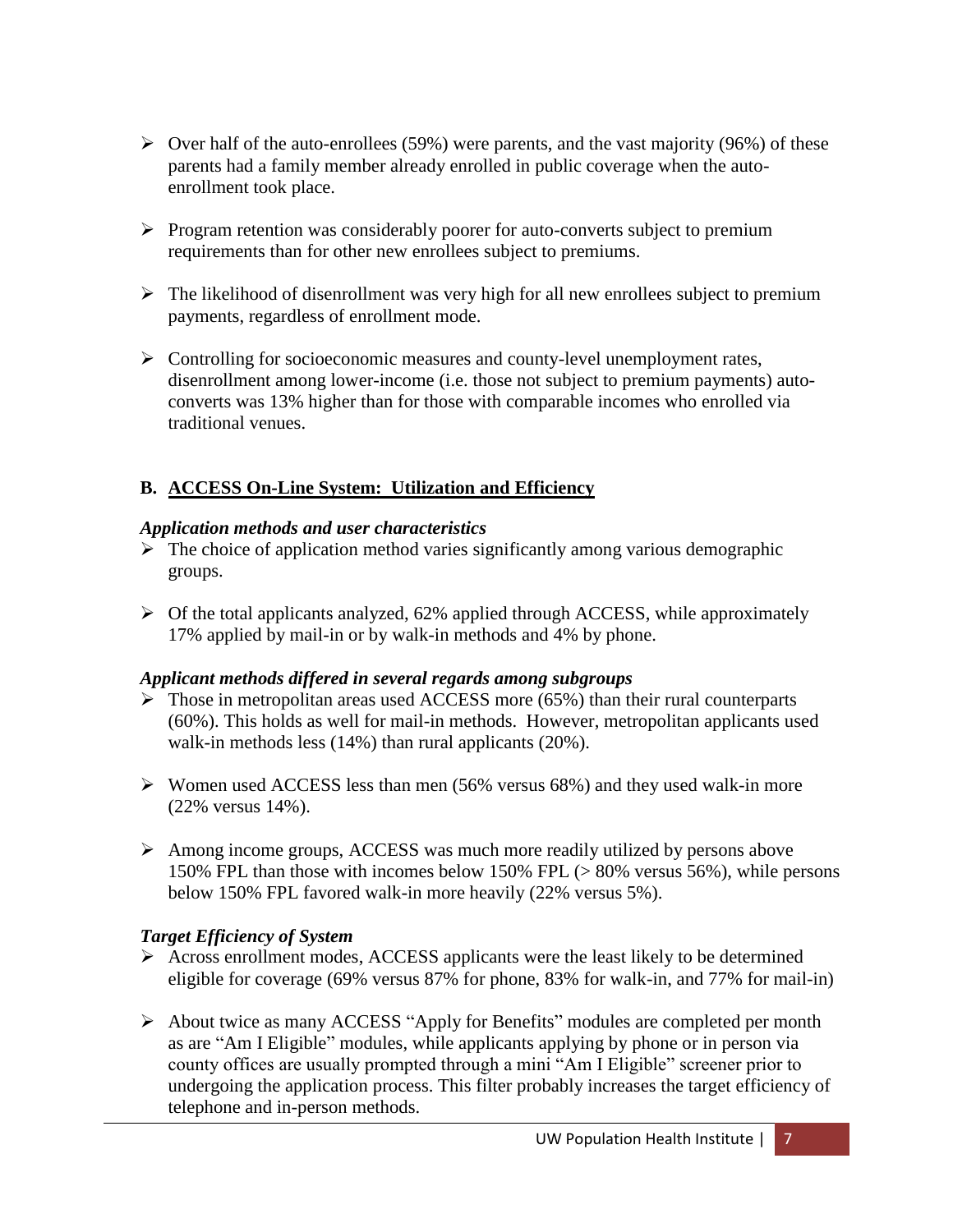- The ACCESS tool successfully attracts more applicants into the FoodShare program. However, it appears to do so at a cost of declining specificity and target efficiency – that is, it brings in more applicants but a lower the percentage of applicants are found eligible for the program.
- $\triangleright$  Target-efficiency may improve by adjusting the system to encourage or perhaps require – online applicants to complete an eligibility screener prior to submitting an application.

#### **V. Achievement of 98% Access to Coverage**

- $\triangleright$  Based on 2008 data, approximately 94.1% of Wisconsin residents had access to health insurance coverage following implementation of the 2009 BadgerCare Plus Core Plan.
- $\triangleright$  If the Core Plan enrollment cap were not in place, the BadgerCare Plus Core program would have allowed Wisconsin to attain 96.3% access to coverage for residents.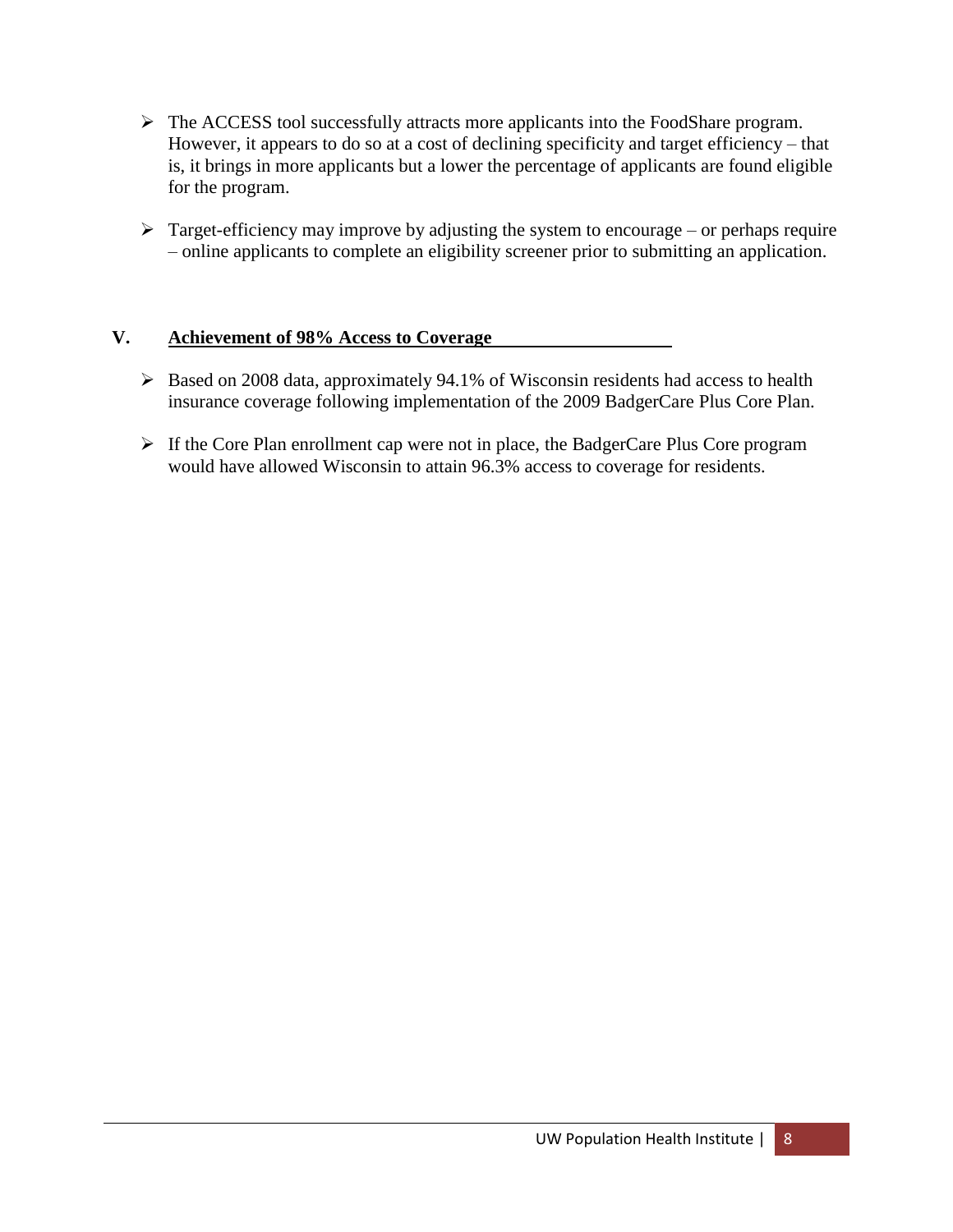### **Bibliography of Project Products**

### *Articles*

Leininger LJ, Friedsam D, Mok S, Dague L, Hynes E, Bergum A, Aksamitauskas M, Oliver TR, DeLeire T. Wisconsin's BadgerCarePlus Reform: Impact on Low-Income Families' Enrollment and Retention in Public Coverage. Health Services Research. Vol 46(1): 336–347, February 2011.

DeLeire T, Leininger L, Dague L, Mok S, Friedsam D. "Implementing the Patient Protection and Affordable Care Act: Wisconsin's Lessons about the Potential of Medicaid Auto-Enrollment." In Review, 2010.

#### *Meetings and Conferences*

DeLeire T, Leininger L, Dague L, Mok S, Friedsam D. Estimating Crowd-Out from a Public Insurance Expansion Using Administrative Data. Forthcoming presentation at the Annual Meeting of the American Economics Association/Allied Social Science Association, January 8, 2011. Denver, CO.

[http://www.aeaweb.org/aea/2011conference/program/preliminary.php?search\\_string=DeLeire&s](http://www.aeaweb.org/aea/2011conference/program/preliminary.php?search_string=DeLeire&search_type=last_name&search=Search) [earch\\_type=last\\_name&search=Search](http://www.aeaweb.org/aea/2011conference/program/preliminary.php?search_string=DeLeire&search_type=last_name&search=Search)

DeLeire T, Leininger L, Dague L, Mok S, Friedsam D. Getting Parents Enrolled in Medicaid: Lessons from Wisconsin's Badgercare Plus Auto-Enrollment Process. At the Academy Health Annual Research Meeting, June 29, 2010. Boston, MA. Available at: [http://www.shadac.org/publications/getting-parents-enrolled-in-medicaid-lessons-wisconsins](http://www.shadac.org/publications/getting-parents-enrolled-in-medicaid-lessons-wisconsins-badgercare-plus-auto-enrollment)[badgercare-plus-auto-enrollment](http://www.shadac.org/publications/getting-parents-enrolled-in-medicaid-lessons-wisconsins-badgercare-plus-auto-enrollment)

Leininger LJ. "Evaluating Wisconsin's BadgerCare Plus Reform: Research and Policy Perspectives," at the Annual Meeting of the Association for Public Policy and Management, November 6, 2009. Boston, MA. Abstract available at: [https://www.appam.org/conferences/fall/search\\_results.asp](https://www.appam.org/conferences/fall/search_results.asp)

Leininger LJ, Friedsam D, Bergum A, DeLeire T, Mok S. "Wisconsin BadgerCare Plus Health Insurance Expansion: Evaluating Enrollment, Take-Up, and Continuity of Coverage," Poster Presentation at the UW Department of Population Health Science Symposium, August 27, 2009, Madison, WI. Available at:

<http://uwphi.pophealth.wisc.edu/healthPolicy/badgerCarePlus/posterPresentation200908.pdf>

DeLeire T. "The Lab Reports: Evaluating State's Actions to Expand Access & Coverage," at the Academy Health Annual Research Meeting," June 30, 2009, Chicago, IL. Available at <http://www.academyhealth.org/Events/events.cfm?ItemNumber=2689&navItemNumber=2580> <http://www.academyhealth.org/files/2009/tuesday/DeLeire.pdf>

DeLeire T, Olliver TR. "Preliminary Results: Evaluating Wisconsin's BadgerCare Plus Reform Package: Effects On Enrollment, Efficiency, and Churning," at the RWJF SHARE Annual Grantees Meeting," February 12, 2009, Philadelphia, PA. Available at: [http://www.shadac.org/files/shadac/Pres\\_OliverDeLeire2009Feb12.pdf](http://www.shadac.org/files/shadac/Pres_OliverDeLeire2009Feb12.pdf)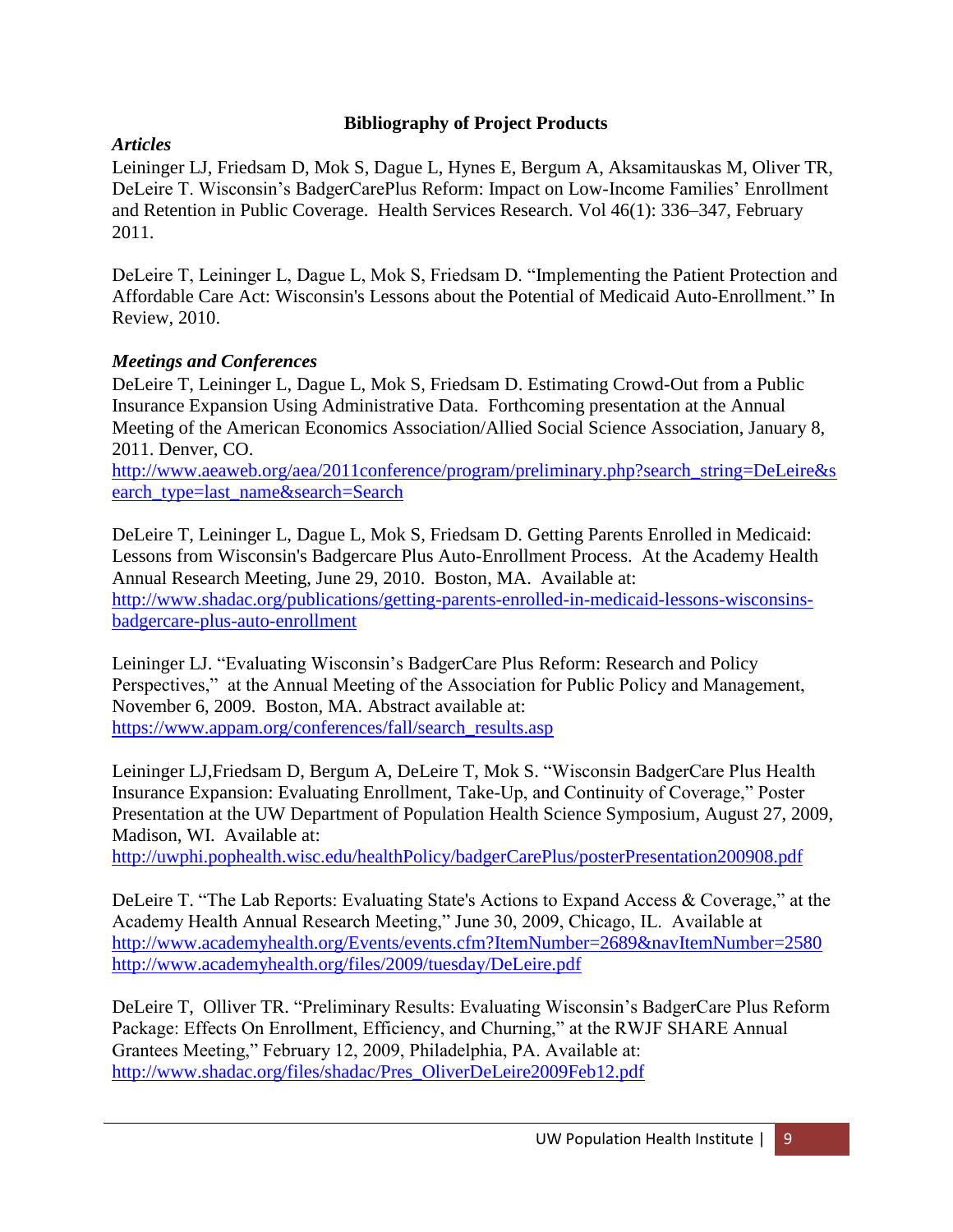### *Reports*

Friedsam D, Leininger L, Bergum A, Mok A, Aksamitauskas M, Oliver T, and DeLeire T. *[Wisconsin's BadgerCare Plus Coverage Expansion and Simplification, Early Data on Program](http://www.rwjf.org/files/research/49948wisconsin.pdf)  [Impact.](http://www.rwjf.org/files/research/49948wisconsin.pdf)* Issue Brief. Robert Wood Johnson Foundation. October 2009.Available at: <http://www.rwjf.org/files/research/49948wisconsin.pdf>

Hynes E and Oliver TR. *BadgerCarePlus Evaluation: Timeline of Program Development and Report on Interviews with Key Stakeholders.* UW Population Health Institute, October 2010. [http://uwphi.pophealth.wisc.edu/healthPolicy/badgerCarePlus/qualitativeFindingsFinalReport.pd](http://uwphi.pophealth.wisc.edu/healthPolicy/badgerCarePlus/qualitativeFindingsFinalReport.pdf) [f](http://uwphi.pophealth.wisc.edu/healthPolicy/badgerCarePlus/qualitativeFindingsFinalReport.pdf)

#### *Web Site*

[http://uwphi.pophealth.wisc.edu/healthPolicy/badgerCarePlus.htm.](http://uwphi.pophealth.wisc.edu/healthPolicy/badgerCarePlus.htm) Web site created to share information about the ongoing evaluation of Wisconsin's Medicaid-related health insurance coverage expansions. Madison, WI: University of Wisconsin Public Health Institute.

#### *Papers in Progress*

Leininger L, Voskuil K, Friedsam D, DeLeire T. Wisconsin's On-Line System for Medicaid Application and Enrollment: Who Uses It? And Does it Increase Take-Up of Benefits?

DeLeire T, Dague L, Voskuil K, Kuo D, Leininger L, Meier S, Mok S, Friedsam D. Estimating Crowd-Out from a Public Insurance Expansion Using Administrative Data.